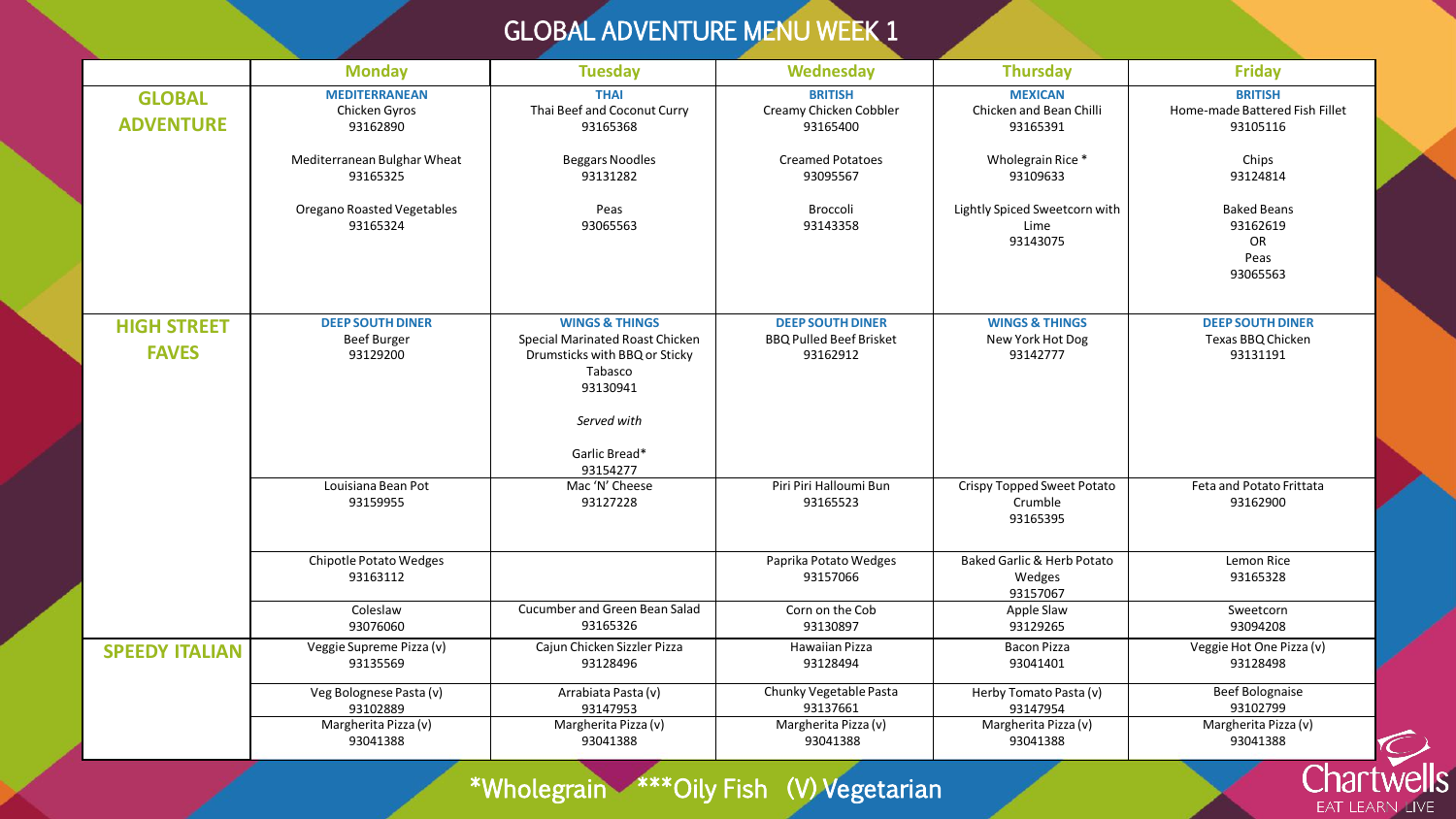## GLOBAL ADVENTURE MENU WEEK 2

|                       | <b>Monday</b>                           | <b>Tuesday</b>                                                                       | <b>Wednesday</b>                              | <b>Thursday</b>                                             | <b>Friday</b>                                                   |
|-----------------------|-----------------------------------------|--------------------------------------------------------------------------------------|-----------------------------------------------|-------------------------------------------------------------|-----------------------------------------------------------------|
| <b>GLOBAL</b>         | <b>MEDITERRANEAN</b>                    | <b>CHINESE</b>                                                                       | <b>BRITISH</b>                                | <b>JAPANESE</b>                                             | <b>BRITISH</b>                                                  |
| <b>ADVENTURE</b>      | Turkey and Mozzarella Bake<br>93165402  | Garlic and Soy Chicken<br>93165339                                                   | Crispy Topped Beef Cumberland Pie<br>93165348 | Teriyaki Chicken thigh<br>93128109                          | Home-made Battered Fish Fillet<br>93105116                      |
|                       | Paprika Roasted Cauliflower<br>93165388 | Wholegrain Rice*<br>93109633                                                         | Thyme Potato<br>93165522                      | Japanese Noodles<br>93163113                                | Chips<br>93124814                                               |
|                       |                                         | Wok Tossed Oriental Vegetables<br>93130848                                           | Carrots<br>93065561                           | <b>Pickled Cucumber Salad</b><br>93128253                   | <b>Baked Beans</b><br>93162619<br><b>OR</b><br>Peas<br>93065563 |
| <b>HIGH STREET</b>    | <b>DEEP SOUTH DINER</b>                 | <b>WINGS &amp; THINGS</b>                                                            | <b>DEEP SOUTH DINER</b>                       | <b>WINGS &amp; THINGS</b>                                   | <b>DEEP SOUTH DINER</b>                                         |
| <b>FAVES</b>          | Beef Barbecoa Burrito<br>93165389       | Special Marinated Roast Chicken<br>Drumsticks with BBQ or Sticky Tabasco<br>93130941 | Creamy Fish Pasta Bake ***<br>93162896        | Maple and Mustard Glazed<br>Chicken Melt<br>93165404        | Piri Piri Pulled Pork Burger<br>93162908                        |
|                       |                                         |                                                                                      |                                               |                                                             | Served with                                                     |
|                       |                                         | Served with<br>Garlic and Herb Bread*<br>93154277                                    |                                               |                                                             | Cajun Potato Wedges<br>93157065                                 |
|                       | Sweet Potato & Squash Casserole         | Mac 'N' Cheese                                                                       | Corn, Black Eye Bean and Feta Soft            | Smoky Cauliflower Cheese                                    | Smoky Bean and Corn Topped                                      |
|                       | 93101314                                | 93127228                                                                             | Taco<br>93162914                              | 93156770                                                    | Wedges 93165335                                                 |
|                       | Served with                             |                                                                                      |                                               |                                                             |                                                                 |
|                       | Paprika Potato Wedges<br>93157066       |                                                                                      | Served with<br>Jewelled Rice<br>93165323      |                                                             |                                                                 |
|                       |                                         |                                                                                      |                                               | <b>Baked Garlic &amp; Herb Potato</b><br>Wedges<br>93157067 |                                                                 |
|                       | Sweetcorn<br>93094208                   | <b>BBQ Beans</b><br>93129227                                                         | Crunchy Salad<br>93142224                     | Apple Slaw<br>93129265                                      | Coleslaw<br>93076060                                            |
| <b>SPEEDY ITALIAN</b> | 3 Cheese Sicilian Pizza (v)<br>93135631 | <b>Bacon Pizza</b><br>93041401                                                       | Veggie Supreme Pizza (v)<br>93135569          | Veggie Hot One Pizza (v)<br>93128498                        | Sicilian Cheese & Tomato Pizza (V)<br>93137894                  |
|                       | Arrabiata Pasta (v)<br>93147953         | Herby Tomato Pasta (v)<br>93147954                                                   | BBQ Chicken Pasta*<br>93147137                | <b>Beef Bolognaise</b><br>93102799                          | Italian Chicken Pasta<br>93147955                               |
|                       | Margherita Pizza (v)<br>93041388        | Margherita Pizza (v)<br>93041388                                                     | Margherita Pizza (v)<br>93041388              | Margherita Pizza (v)<br>93041388                            | Margherita Pizza (v)<br>93041388                                |